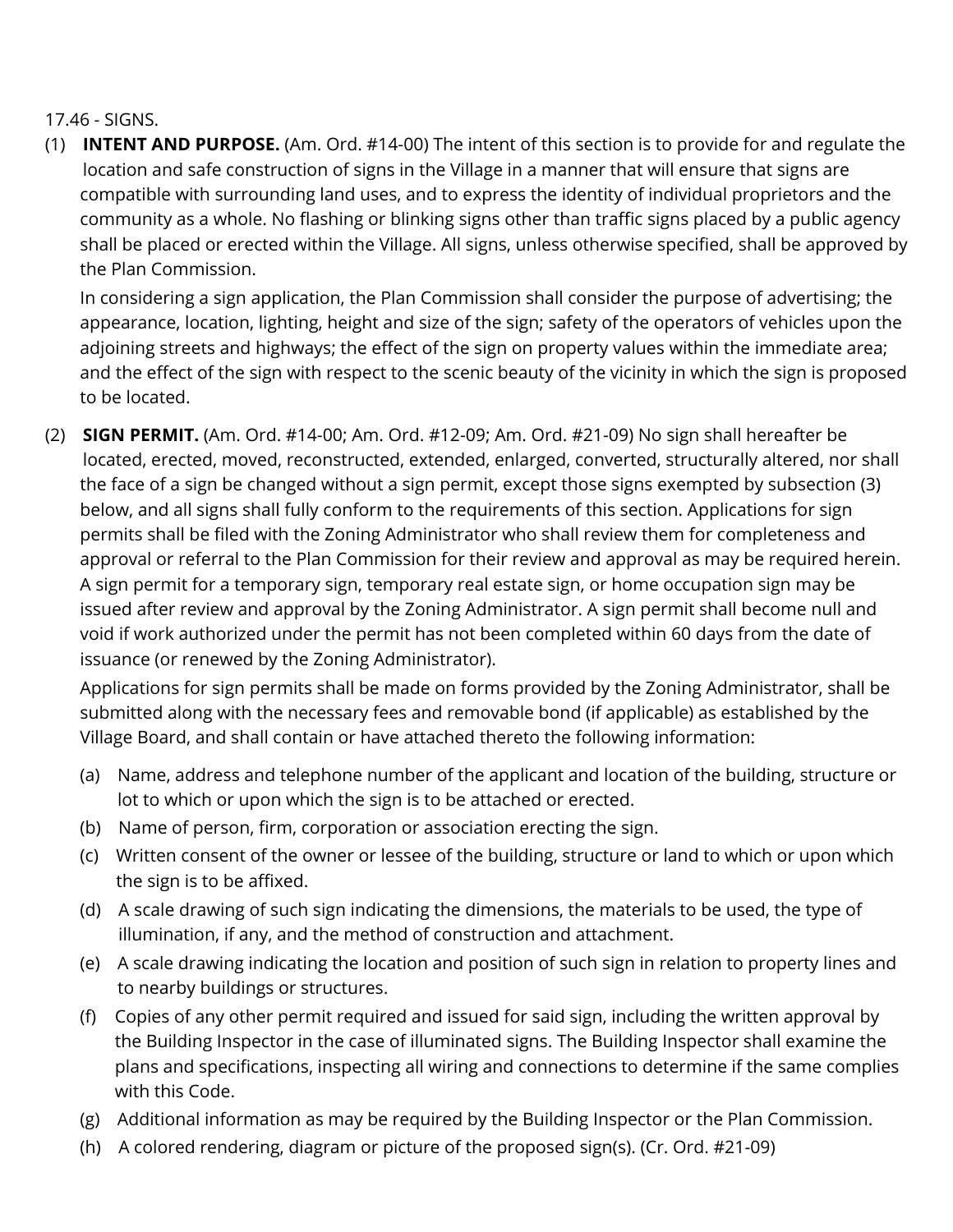- (i) The 15-day time period(s), with beginning and ending dates, during which a temporary sign will be displayed and then removed (list all time periods if applying for multiple permits on one application). (Cr. Ord. #21-09)
- (3) SIGNS PERMITTED IN INDIVIDUAL ZONING DISTRICTS WITHOUT A SIGN PERMIT. The following signs are permitted without a sign permit, subject to the following regulations:
	- (a) Memorial signs, tables, name of building and date of building erection signs in all zoning districts when cut into any masonry surface or when constructed of metal and affixed flat against a structure, and not illuminated.
	- (b) Name, home occupation, professional home office, on-site traffic control and directional signs, and warning signs in all zoning districts, provided that such signs shall not exceed 3 square feet in area. (Am. Ord. #21-09)
	- (c) Official ground signs such as parking restriction signs, information signs and notices in all zoning districts. Such signs may be placed at the curb line or pavement edge.
	- (d) Real estate signs temporarily advertising the sale, rental or lease of a lot, parcel of land, building, or part thereof, upon which the sign is located in all residential zoning districts, provided that such sign shall not exceed 4 square feet in area. In agricultural, business and industrial zoning districts, such real estate signs shall not exceed 32 square feet in area. All such signs shall be removed no later than 10 days after the date said lot, parcel, building, or part thereof, has been sold, rented or leased. All signs shall be located on private property and not on public property or in any public right-of-way. (Am. Ord. #21-09)
	- (e) Rummage sale signs. The display and placement of rummage sale signs shall comply with the same requirements as election campaign signs as set forth in section 9.19 and section 17.70(4). (Cr. Ord. #21-09)
	- (f) Temporary signs advertising the need for or availability of employment opportunities (e.g., "Welders Wanted—Apply Within") except for residential districts that do not allow major home occupations. (Cr. Ord. #9-10)
- (4) SIGNS PERMITTED IN ALL ZONING DISTRICTS WITH A SIGN PERMIT. (Am. Ord. #9-10)
	- (a) Bulletin boards, ground signs or wall signs for public, charitable or religious institutions, provided that such signs shall not exceed 8 square feet in area.
	- (b) Temporary signs as provided in section 17.46(7)(e).
- (5) SIGNS PERMITTED IN ALL AGRICULTURAL DISTRICTS WITH A SIGN PERMIT. Agricultural ground signs advertising farm products produced on the premises or the sale of farm equipment, stock and personal goods, provided that such signs shall not exceed 16 square feet in area.
- (6) SIGNS PERMITTED IN RESIDENTIAL DISTRICTS WITH A SIGN PERMIT. The following signs are permitted in all residential districts with a sign permit, subject to the following regulations:
	- (a) Permanent real estate development signs located on private property or within the public rightof-way at entrances or along streets or highways which designate a particular development and which only include the name of the development. If located on private property, such signs shall be at least 5 feet from the outer edge of the street right-of-way. Such signs shall be constructed and properly maintained so as to be aesthetically pleasing to the surrounding development. Prior to the issuance of a sign to be located within the public right-of-way, a written agreement shall be provided which places all maintenance responsibility on the developer(s) or owner(s) and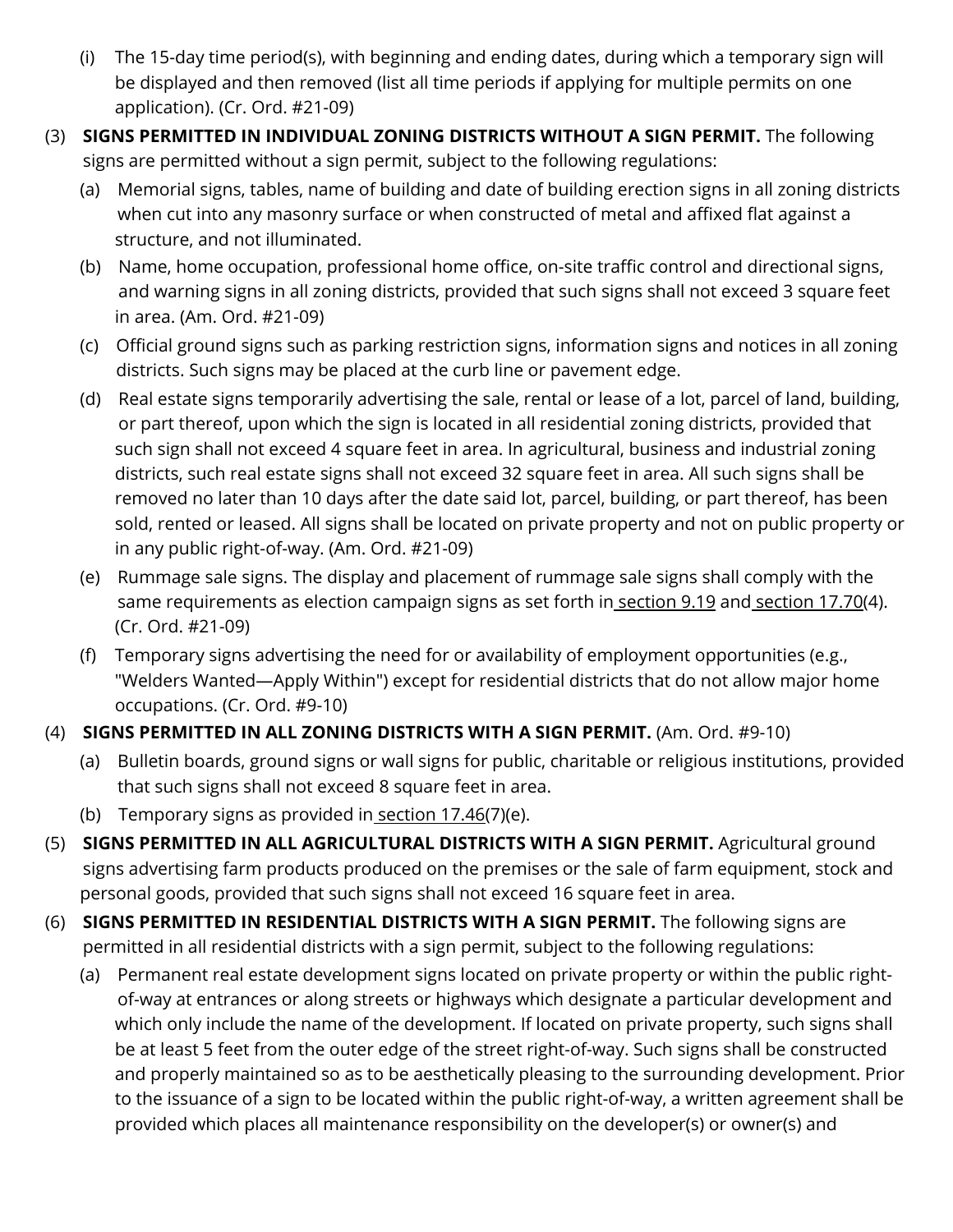exempts the Village from all maintenance responsibilities. Drawings showing the size, location and design of such signs shall be submitted to the Plan Commission for review and approval prior to the issuance of a sign permit. (Am. Ord. #14-10)

- (b) Temporary real estate development signs for the purpose of directing attention to the opening and location of a new building or a new residential subdivision or development, provided that such signs shall not exceed a total of 32 square feet in area, unless approved by the Plan Commission, and provided further that such signs shall be at least 5 feet from the outer edge of the street right-of-way. Sign permits for such signs may be issued by the Zoning Administrator for a period until such time as 90% of all lots, parcels, building or part thereof has been sold, rented or leased. Temporary real estate signs shall require an annual sign permit that is valid for the duration of the current calendar year and renewal for subsequent years provided that it is removed no later than 10 days after the date the lot, parcel, building or part thereof meeting the 90 percent removal requirement has been sold, rented or leased by the original subdivider/developer at least one time. (Am. Ord. #21-09)
- (7) SIGNS PERMITTED IN BUSINESS, INDUSTRIAL AND INSTITUTIONAL DISTRICTS WITH A SIGN PERMIT. The following signs are permitted in all business, industrial and institutional districts, subject to the following restrictions:
	- (a) Wall signs shall not exceed 1.5 square feet of signage per one linear foot of building frontage, up to 300 square feet for any individual use. Signage is only permitted on building frontage. However, the Plan Commission may approve signage on any facade of a building when deemed appropriate for the use. In addition to signage on a building frontage, the Plan Commission may also permit directional wall signage on any facade of a building when it is necessary and appropriate for the use. Wall signs shall not extend above the ceiling level of the top floor of the building upon which they are located. (Am. Ord. #24-06)
	- (b) Projecting signs, awning signs, canopy signs and marquees shall not be externally lighted; shall not exceed 100 square feet in area for any one premises; shall not extend more than 5 feet into any required yard; shall not extend into any public right-of-way; shall be located not less than 10 feet from all side lot lines; shall not exceed a height of 20 feet above the mean center line grade of the abutting street; and shall not be less than 10 feet above the sidewalk nor 15 feet above a driveway or an alley.
	- (c) Ground signs shall meet the requirements set forth in Table 1. One ground sign may be allowed along each road the subject property has at least 50 feet of road frontage. All ground signs shall be mounted on a decorative base constructed of the same or similar materials as the principal building, e.g. stone, decorative block. All single-tenant ground signs shall include the street address coordinates for the property mounted on the base of the sign (minimum 5-inch numbering). No ground sign shall be placed closer than 80 feet to another ground sign or projecting, awning, canopy or marquee sign. See also section 17.46(13). Any time the Plan Commission reviews a permit for a ground sign, landscaping shall be required according to the following provisions: (Am. Ord. #5-90; Am. Ord. #10-90; Am. Ord. #24-06; Am. Ord. #02-08)
		- 1. The landscaping shall extend a minimum of 3 feet from the outer edge of the sign base on all sides. Where the area around the base of a sign is insufficient in size to accommodate landscaping, the Plan Commission may permit installation of a portion of the required landscaping at an alternate location on the site or at their disc[retion](https://www.municode.com/library/) waive the [landscaping](https://www.municode.com/library/) requirement.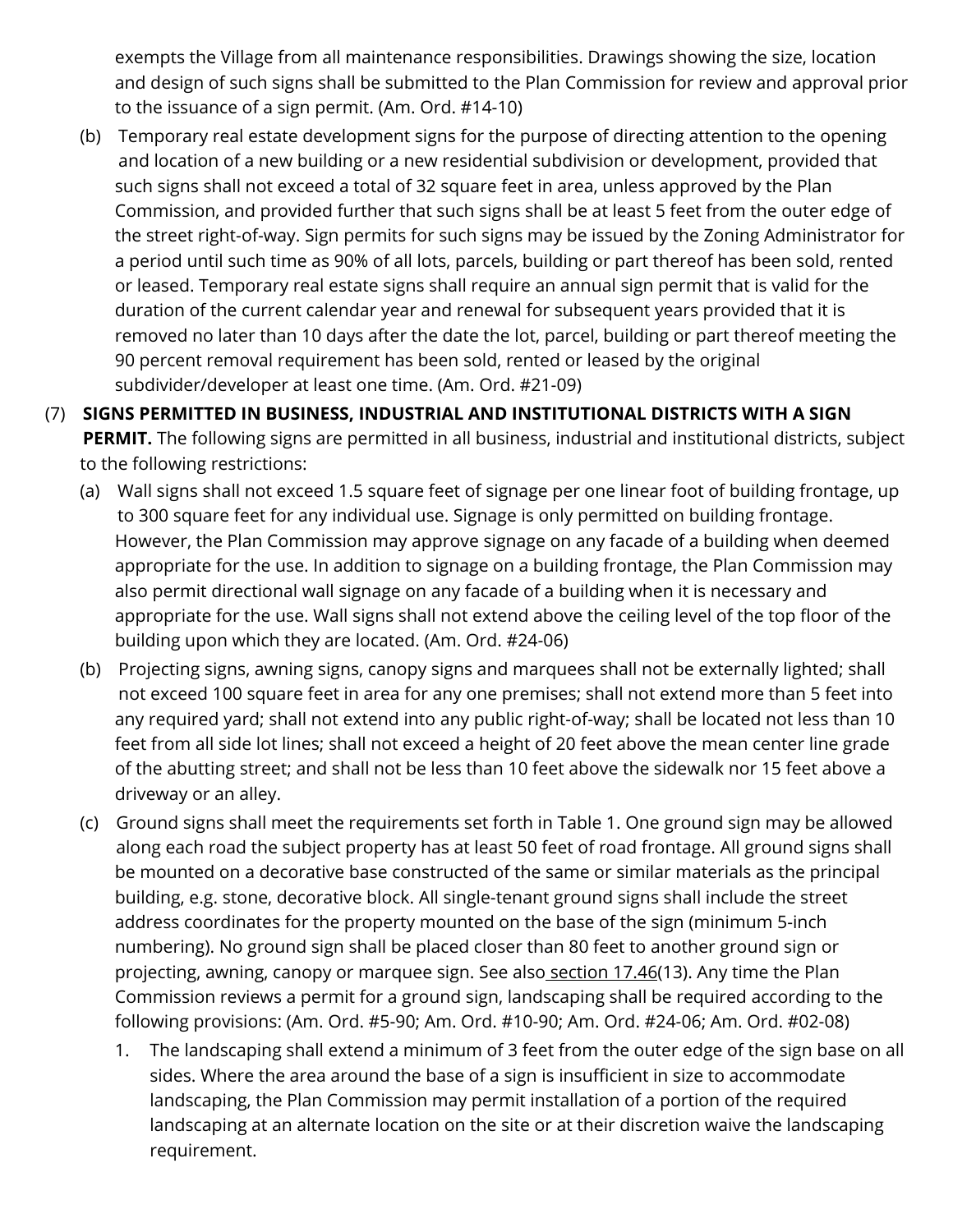- 2. Ground signs shall be landscaped with small shrubs, ornamental grasses, and perennials a minimum of 2 to 4 feet in height at the time of planting, depending on the height of the sign. Shrubs shall include evergreen varieties to provide green plantings year round.
- 3. The landscaping shall be placed and maintained as to not obstruct the view of an address placed on a monument sign.

## TABLE 1. GROUND SIGN REQUIREMENTS

| <b>Building Type/Area and</b><br>No. of Tenants                                            | Maximum<br>Sign Area<br>(square feet)                                        | Maximum<br>Height<br>(feet above<br>mean<br>centerline<br>of adjacent<br>roadway) | Minimum<br>Setback<br>(feet from<br>property line)                                                         |
|--------------------------------------------------------------------------------------------|------------------------------------------------------------------------------|-----------------------------------------------------------------------------------|------------------------------------------------------------------------------------------------------------|
| Single and Multi-Tenant<br>( $\leq$ 3 tenants and $\leq$ 25,000 SF gross<br>building area) | 80 SF per side<br>160 SF total                                               | 10 feet                                                                           | 5 feet                                                                                                     |
| Multi-Tenant<br>(4 to 9 tenants and 25,000 to<br>50,000 SF gross building area)            | 120 SF per side<br>240 SF total                                              | 15 feet                                                                           | 5 feet or 1/2 total<br>sign height<br>whichever is<br>greater                                              |
| Multi-Tenant<br>$($ > 10 tenants and > 50,000 SF<br>gross building area)                   | 160 SF per side<br>320 SF total (or<br>as approved by<br>Plan<br>Commission) | 20 feet (or as<br>approved by<br>Plan<br>Commission)                              | 5 feet or 1/2 total<br>sign height<br>whichever is<br>greater (or as<br>approved by<br>Plan<br>Commission) |

- (d) Roof signs shall not exceed 10 feet in height above the roof, shall meet the height requirements for the zoning district in which they are located, and shall not exceed 300 square feet on all sides for any one premises.
- (e) Temporary signs (as defined in<u> section 17.08</u>) shall be permitted subject to the following requirements: (Am. Ord. #3-01; Am. Ord. #11-01; Am. Ord. #07-09; Am. Ord. #15-09; Am. Ord. #21-09)
	- 1. Signs shall not exceed a total of 32 square feet in area (all sides).
	- 2.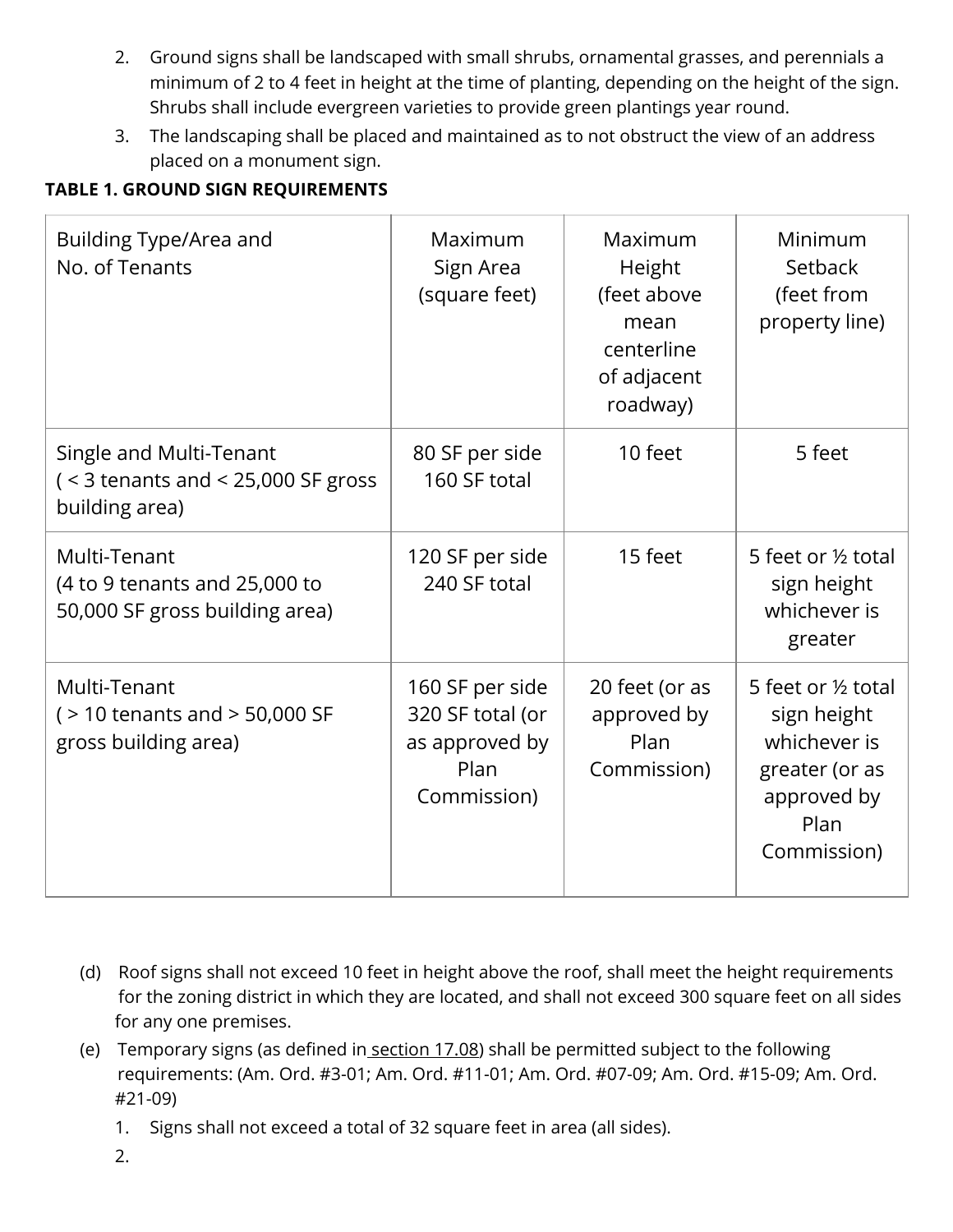Signs shall not be displayed in public rights-of-way and be at least 5 feet from all property lines and the street right-of-way.

- 3. Temporary signs may be displayed for a time period not to exceed 15 consecutive days per permit with a limitation of 12 permits issued per business address per calendar year.
- 4. Signs shall not be attached to a utility pole, traffic sign, living vegetation, motor vehicle, trailer, or other moveable structure or object.
- 5. Shall not be displayed above the roof line of a building.
- 6. Signs may be displayed upon issuance of a sign permit and payment of a permit fee established by resolution by the Village Board, except that the fee shall be waived by the Zoning Administrator for nonprofit organizations or nonprofit purposes by organizations and businesses. (Am. Ord. #9-11)
- 7. Signs shall be made, maintained and displayed in a neat, clean and hazard-free manner. Signs that are not neatly kept or maintained may be r[equired](https://www.municode.com/library/) to be repaired, replaced or removed by the Zoning Administrator.
- 8. Signs should be designed (including the color, lettering style, symbols and material) to be compatible with the design of the establishment's primary sign, abutting properties, and the general streetscape in the immediate vicinity of the establishment.
- 9. Signs displayed on days not authorized in a permit or without a permit are deemed to be a violation of the Zoning Code and subject to removal and/or municipal citation. Violations of the Zoning Code, terms or conditions of a permit, or complaints received by the Village regarding the use of temporary signs by a business operator or property owner may be grounds for not issuing subsequent temporary sign permits.
- 10. In addition to the requirements above, "sandwich board" signs are subject to the following:
	- a. Sandwich board signs shall not exceed 2 feet in width and 4 feet in height;
	- b. Only one sandwich board sign shall be displayed per business;
	- c. Signs shall only be displayed during regular business hours for that business and removed overnight and during other nonbusiness hours;
	- d. Signs shall not obstruct the public right-of-way or any sidewalk or walkway;
	- e. Signs shall be freestanding, easily portable and internally weighted so that it is stable and windproof;
	- f. Signs may be temporarily anchored to the ground but shall not be roped, chained or otherwise secured to any pole, post, tree, fire hydrant, railing, or other structure;
	- g. Signs displayed at or within 15 feet of the storefront of the business for which the sign is used shall:
		- (i) Not count against the temporary sign area allowance;
		- (ii) Shall be exempt from the time period limitation imposed above; and
		- (iii) Shall not be subject to a permit fee.
- 11. In addition to the requirements above, one "grand opening" and one "opening soon" sign shall be allowed for each new business establishment subject to the following:
	- a. "Grand opening" signs may be displayed up to 30 consecutive days within 3 months of the date of issuance of a certificate of occupancy;
	- b.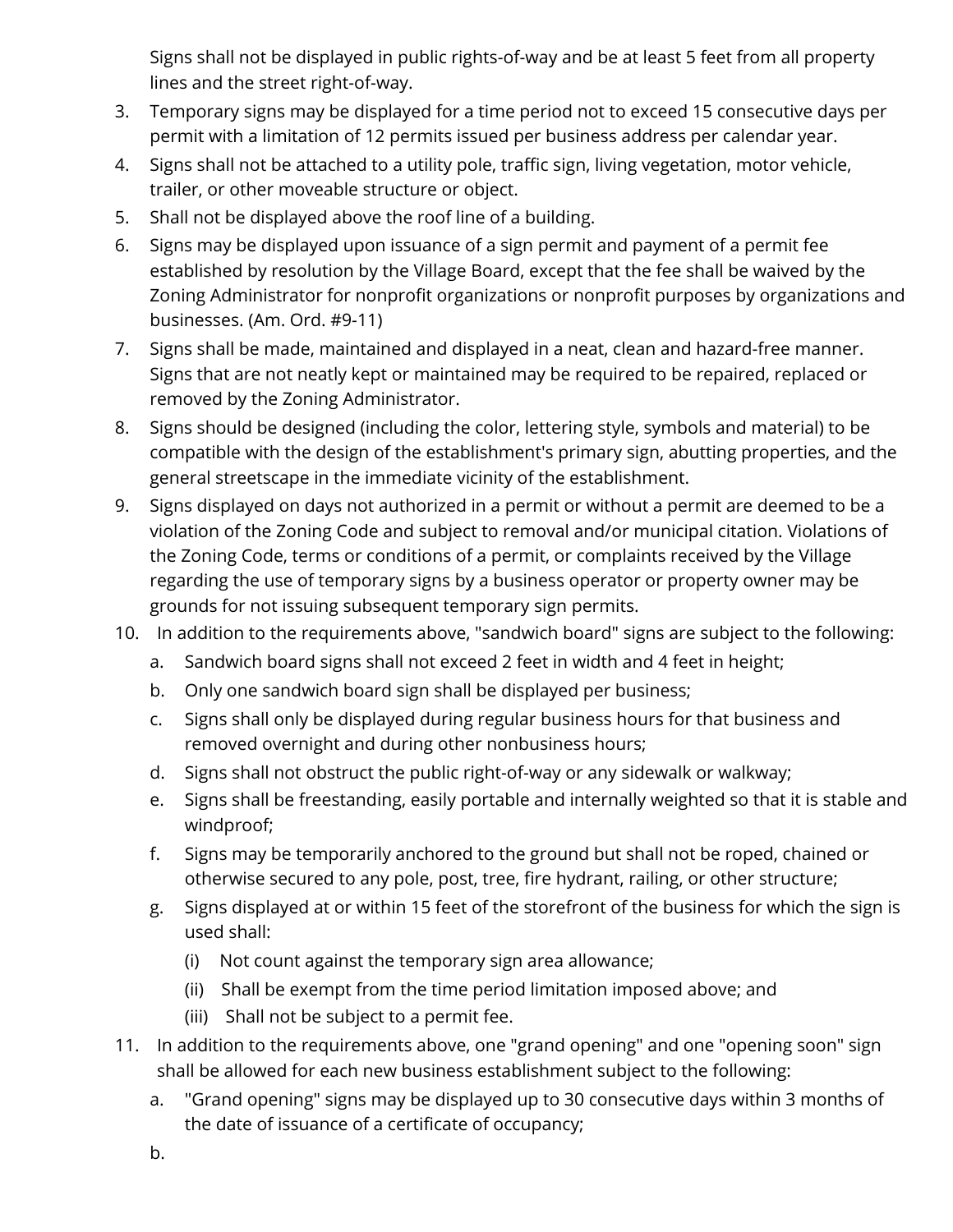"Opening soon" signs may be displayed up to 30 consecutive days before the first day a business is open for business;

- c. A permit is required but no permit fee shall apply.
- 12. Notwithstanding the above allowances and restrictions, the display of temporary signs on the day of all legal holidays and communitywide events, e.g., Maifest, Maxwell Street Days, etc., shall be allowed without a permit provided they are only displayed and removed that same day.
- 13. Temporary signs shall not include any internal artificial lighting. (Cr. Ord. #4-10)
- 14. Temporary signs shall not include changeable text or reader boards. (Cr. Ord. #4-10)
- (f) ON-SITE TRAFFIC CONTROL AND DIRECTIONAL SIGNS. (Cr. Ord. #28-14) One or more directional signs such those used to identify parking lot entrances and exits, direct customers to drive-through windows, direct delivery vehicles to loading/drop-off areas, etc. may be installed on a property as needed and in locations on a property necessary to serve and in the number placed adjacent to driveways provided that:
	- 1. No sign shall be placed in the street right-of-way, within a vision corner or otherwise designed or installed in a manner that [obstruc](https://www.municode.com/library/)ts vehicle sight lines or vision;
	- 2. No sign shall exceed 4 feet in height;
	- 3. No sign shall contain more than 6 square feet of sign area per side;
	- 4. Signs shall be designed and constructed of materials that either match or are complimentary to the architecture and materials of the primary building(s) and other permanent signs already installed on or proposed for the site;
	- 5. Signs may be attached to or installed on decorative pylons, posts or a masonry base provided they are comprised of materials and/or painted to match or be complimentary to the primary building;
	- 6. Wall-mounted directional signs above 4 feet in height are prohibited;
	- 7. Signs shall not include any graphics, marketing or advertising messages except that the sign may include the business name, logo and directional arrows as necessary to simplify the message and assist vehicles getting to, in and around a facility or property.
- (g) **OFF-PREMISES BUSINESS SIGNS.** (Cr. Ord. #28-14) Ground signs located on a particular property serving the business(es) located on that property may incorporate off-premise signage benefiting one or more other businesses not located on the same property upon which the ground sign is installed provided the following minimum requirements have been met as determined by the Plan Commission:
	- 1. The sign meets all requirements for ground signs in section 17.46(7)(c) above;
	- 2. The sign shall be located along a street frontage or near the intersecting street where vehicles would be required to turn in order to gain access to the property(ies) or business(es) benefiting from the off-premises sign;
	- 3. The property(ies) or business(es) benefiting from the sign should be located with ¼ mile from the sign location, on a local side street, cul-de-sac or other location that is not easily visible and/or accessible from the street where the sign is located;
	- 4. At the discretion of the Plan Commission, the incorporation of an off-premises sign into an existing or new ground sign may result in a reduction in the number and/or size of signage needed to be displayed on the property(ies) or business(es) benefiting from the off-premises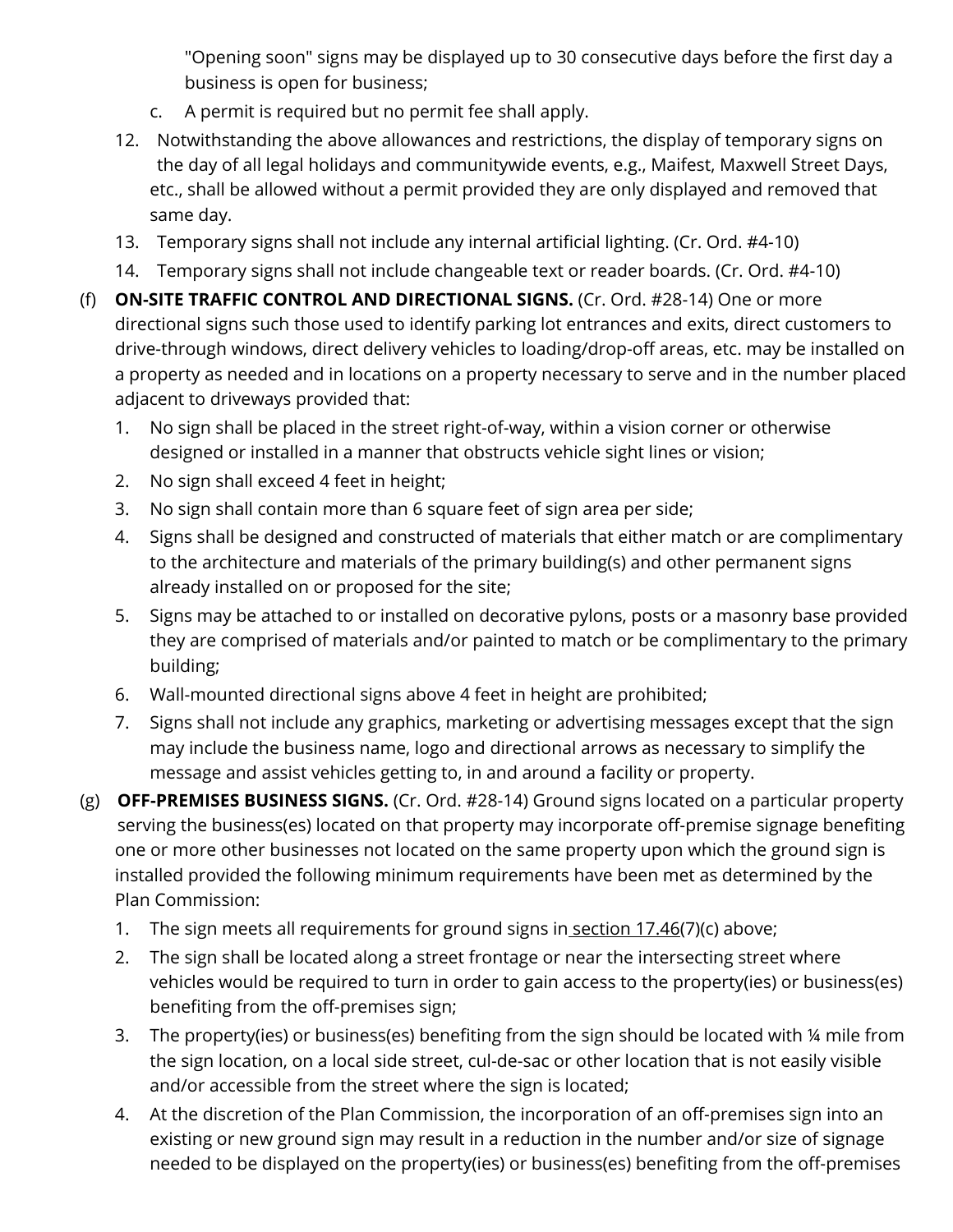signage;

- 5. The sign area used for the off-premises sign shall not exceed 50 percent of the total sign area.
- (h) **ELECTRONIC MESSAGE BOARDS.** (Cr. Ord. #28-14) Electronic message boards may be permitted by the Plan Commission but only as an integral and subordinate portion of a freestanding monument or ground sign (and not a wall, projecting, window or any other sign) provided said monument sign complies with the provisions set forth in section 17.46(7)(c) above. Electronic message boards may be allowed with approval by the Plan Commission and shall meet all of the following requirements:
	- 1. Electronic message boards may be allowed for permitted and conditional uses located within the B-1, B-2, B-3, B-4, B-5, I, M-1 and M-2 zoning districts, except on those lots within the boundaries of the Germantown Business Park and Willow Creek Business Park of Germantown;
	- 2. Electronic message boards shall not be located within 150 feet of a residential zoning district boundary, or, be located, designed or operated in such a manner as to create in the opinion of the Plan Commission at the time of sign approval a negative visual impact on property used for existing residential uses;
	- 3. Electronic message boards may be installed as part of an existing monument or ground sign which is in compliance with all applicable requirements of this chapter and other applicable requirements of law. No electronic message board may be installed on or otherwise be made part of a nonconforming sign;
	- 4. Electronic message boards shall only display static messages. Messages shall not contain animation, effects simulating animation, or video. Messages shall not contain text or images that dissolve, fade, scroll, travel, flash, spin, revolve, shake or include any other type of movement or motion during the message interval. The message interval, i.e. the minimum amount of time a message is required to be displayed, shall not be less than 7 seconds. The transition interval, i.e. the maximum amount of time allowed to transition from one message to the next message, may include fading, dissolving or traveling but shall not exceed 3 seconds;
	- 5. The sign area or display face of the message board shall be included in the calculation of sign area for the monument or ground sign to which it is attached, and, shall not exceed 40 percent of the total sign area allowed for the monument or ground sign to which it is attached;
	- 6. Electronic message boards shall be equipped with a sensor or other device that is programmed to automatically determine the ambient light level and adjust or dim the message board light level to not exceed a maximum brightness level of 0.3 foot-candles above ambient light conditions during both daylight hours (i.e. sunrise to sunset) and night time hours (i.e. sunset to sunrise);
	- 7. The electronic message board shall be programmed or set in such a manner that the display face will turn dark and emit no light in case of a malfunction;
	- 8. The owner of the property upon which a ground sign containing off-premises signage is located is responsible for preparing and keeping up-to-date information in an electronic message board use and maintenance agreement that identifies the name and contact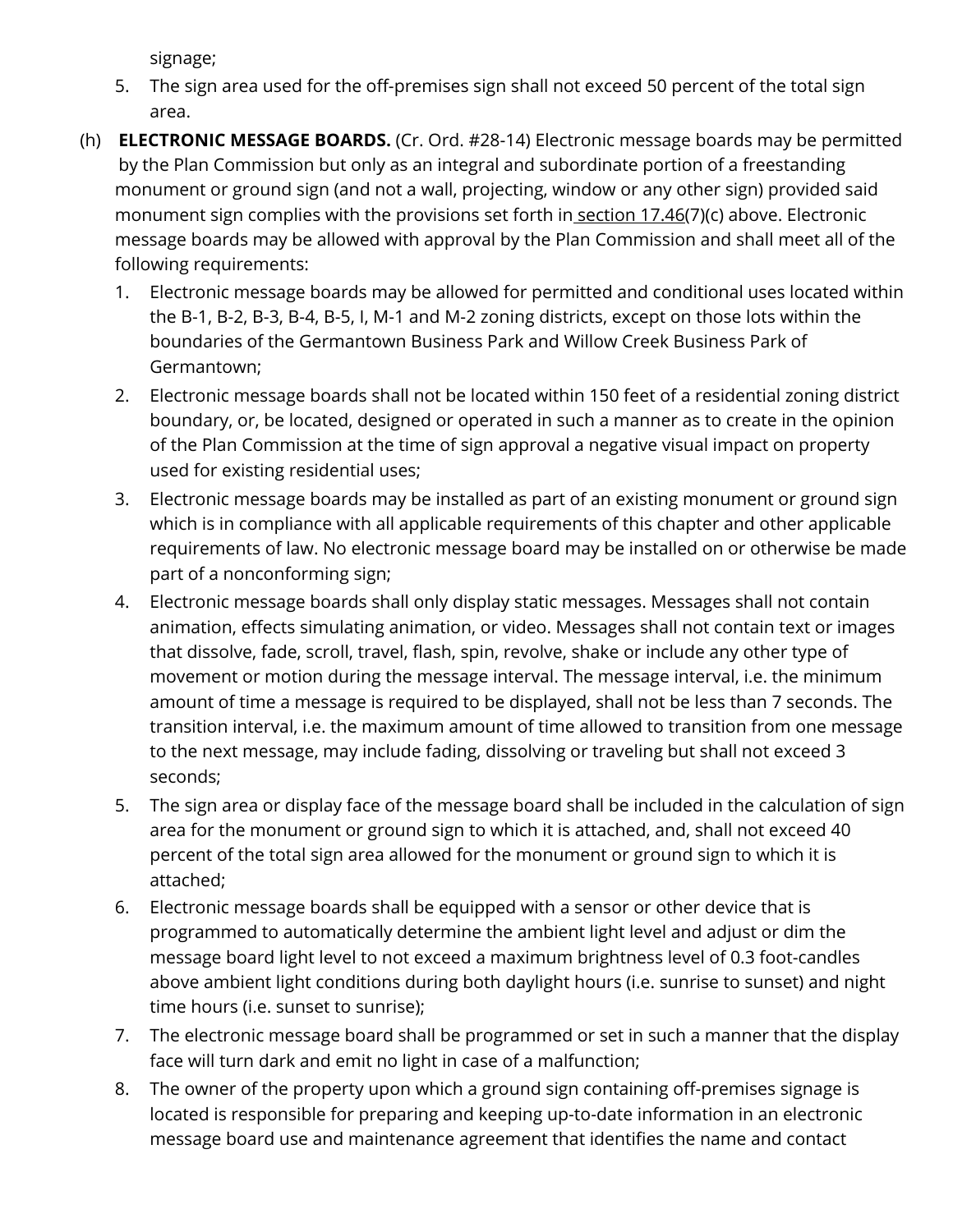information for the person(s) responsible for maintaining the message board and ensuring that the use and content of the message board complies with the provisions set forth herein on a continual basis.

- (8) ELECTION CAMPAIGN SIGNS. See section 9.19 of this Code.
- (9) **FACING OF SIGNS.** No sign which is within 100 feet of a residential district shall be permitted to face the residential district unless it is a sign permitted by subsections (3), (4) and (6) above, or unless it is permitted by the Plan Commission.
- (10) LIGHTING, COLOR AND PLACEMENT. (Am. Ord. #28-14) Signs shall not resemble, imitate or approximate the shape, size, form or color of railroad or traffic signs, signals or devices. Signs shall not obstruct or interfere with the effectiveness of railroad or traffic signs, signals or devices. Signs shall not be placed so as to obstruct or interfere with traffic visib[ility,](https://www.municode.com/library/) nor be lighted in such a way as to cause glare or impair driver visibility upon public ways. Except for electronic message boards approved under section 17.46(7)(h) herein, signs may be illuminated, but nonflashing. The background panel and/or other non-message components of internally-illuminated signs shall be opaque or a dark color to prevent glare.
- (11) RESERVED. (Rep. Ord. #21-09)
- (12) CONSTRUCTION AND MAINTENANCE STANDARDS.
	- (a) Wind Pressure and Dead Load Requirements. All signs and other advertising structures shall be designed and constructed to withstand wind pressure of not less than 40 pounds per square foot of area and shall be constructed to receive dead loads as required in the Building Code or other ordinance.
	- (b) <u>Protection of the Public</u>. The temporary occupancy of a sidewalk or street or other public property during construction is permitted, provided the space occupied is roped off, fenced off or otherwise isolated to prevent hazard to pedestrians and property.
	- (c) Maintenance. The owner of any sign shall keep it in good maintenance and repair which includes restoration, repainting or replacement of a worn or damaged sign to its original condition, and shall maintain the premises on which the sign is erected in a clean, sanitary and inoffensive condition, free and clear of all obnoxious substances, rubbish, [weeds](https://www.municode.com/library/) and grass.
	- (d) Sign Supports. Supporting members or braces of all signs shall be constructed of galvanized iron, properly treated wood, steel, copper, brass or other non-corrosive incombustible material. All projecting signs, if placed at an angle to the wall or roof of any building, shall be attached by such non-corrosive metal bolts, anchors, cable or other metal attachments as shall ensure permanent and safe construction and shall be maintained free from rust or other defects. Every means or device used for attaching any sign shall extend through a wall or roof of the building should the Building Inspector determine that the safe and permanent support of such sign so requires, and shall be securely anchored by wall plates and nuts to the inside of the wall or to bearings on the underside of 2 or more roof or ceiling joists in accordance with instructions given by the Building Inspector. Small flat signs containing less than 10 feet of area may be attached to a building by the use of lag bolts or other means to the satisfaction of the Building Inspector.
	- (e) Fire Protection Consideration. No sign or any part thereof or sign anchors, braces or guide rods shall be attached, fastened or anchored to any fire escape, fire ladder or standpipe, and no such sign or any part of such sign or any anchor, brace or guide rod shall be erected, put up or